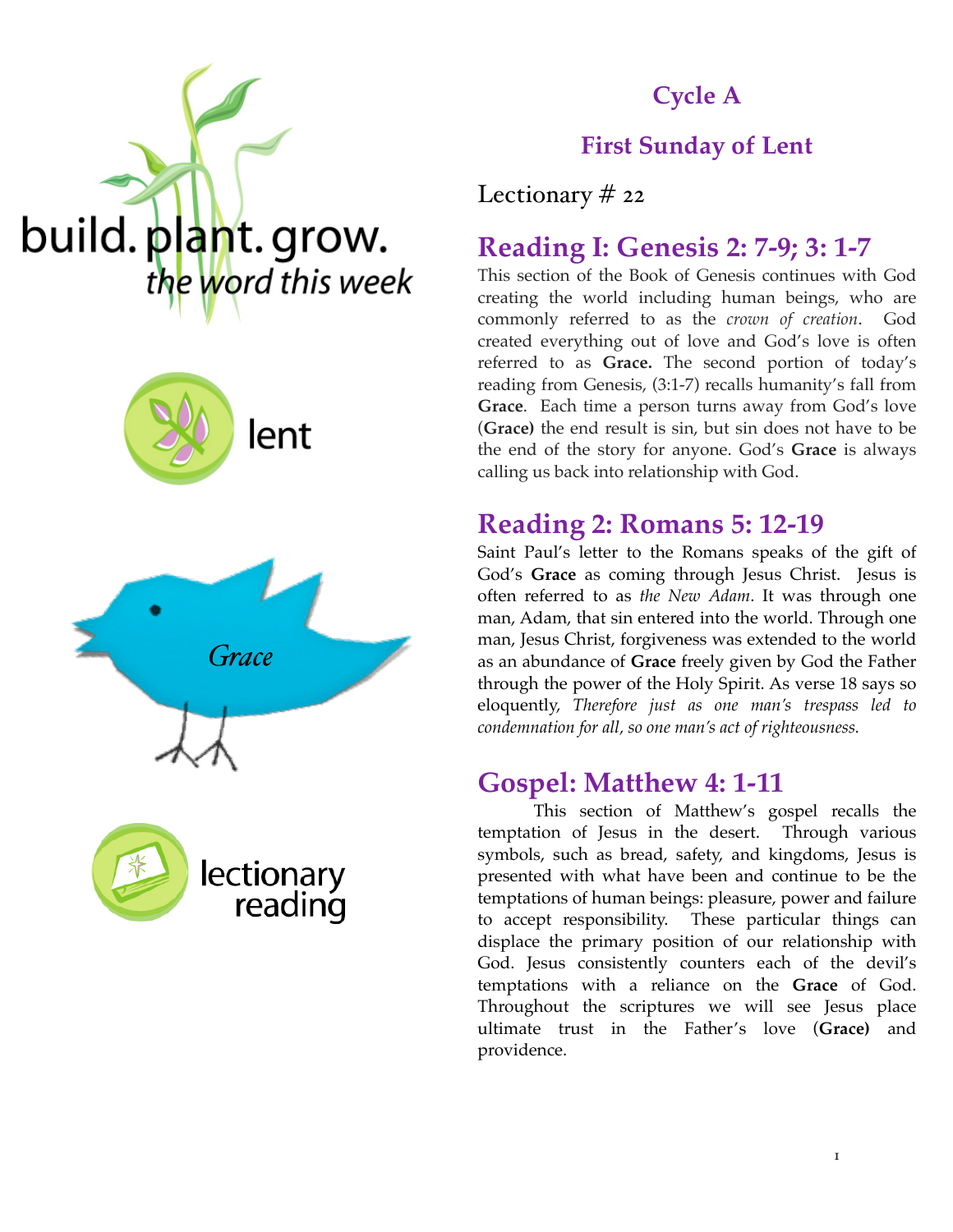

# children's story



**The Love That Is True** Written by Paul Chilson Illustrated by Ruslan Sivachov Copyright 2010 2 Roads Publishing ISBN-10: 0982979355 ISBN-13: 978-0982979358



#### Grace is the Latin word for the LOVE of GOD

# *The Love That Is True*

 Rarely is there a book that is so well aligned with all of the lectionary readings chosen for a given Sunday, but this book is a great parallel for the three readings for this First Sunday of Lent in Cycle A. *The Love That Is True* powerfully tells of God's love to children with full page illustration and rhyme. The book takes the reader and the listener on an adventure with God's expression of love in the events of creation. The story continues to reveal that God's love can be lost when choosing to do wrong. The story does not linger there but shows how, through the action of Jesus Christ, the love of God **(Grace)** is restored and made available to those who choose to ask forgiveness. This book also provides a musical score near the back of the book and each verse of the book can be sung to the written melody. It is an ideal story about the **Grace** of God and the availability of returning to God's **Grace** by seeking forgiveness and being truly sorry for having sinned.

# **Activity**

Step One: Have the student create a *LOVE IN ACTION* box for the Lenten season. Divide the students in groups of four or five and provide them with art materials to decorate a their own *LOVE IN ACTION* box. Christian symbols and purple and pink construction paper and tissue paper as well as tape and glue etc. After they have created their container, move to Step Two

Step Two: Have the students brainstorm small acts of kindness that would be written down on slips of paper and placed in the *LOVE IN ACTION* box. Each day, prior to or after morning prayer, have the students choose a slip of paper from the box and encourage them to involve themselves in the act of kindness for the day, either at school, at home or some other extracurricular activity.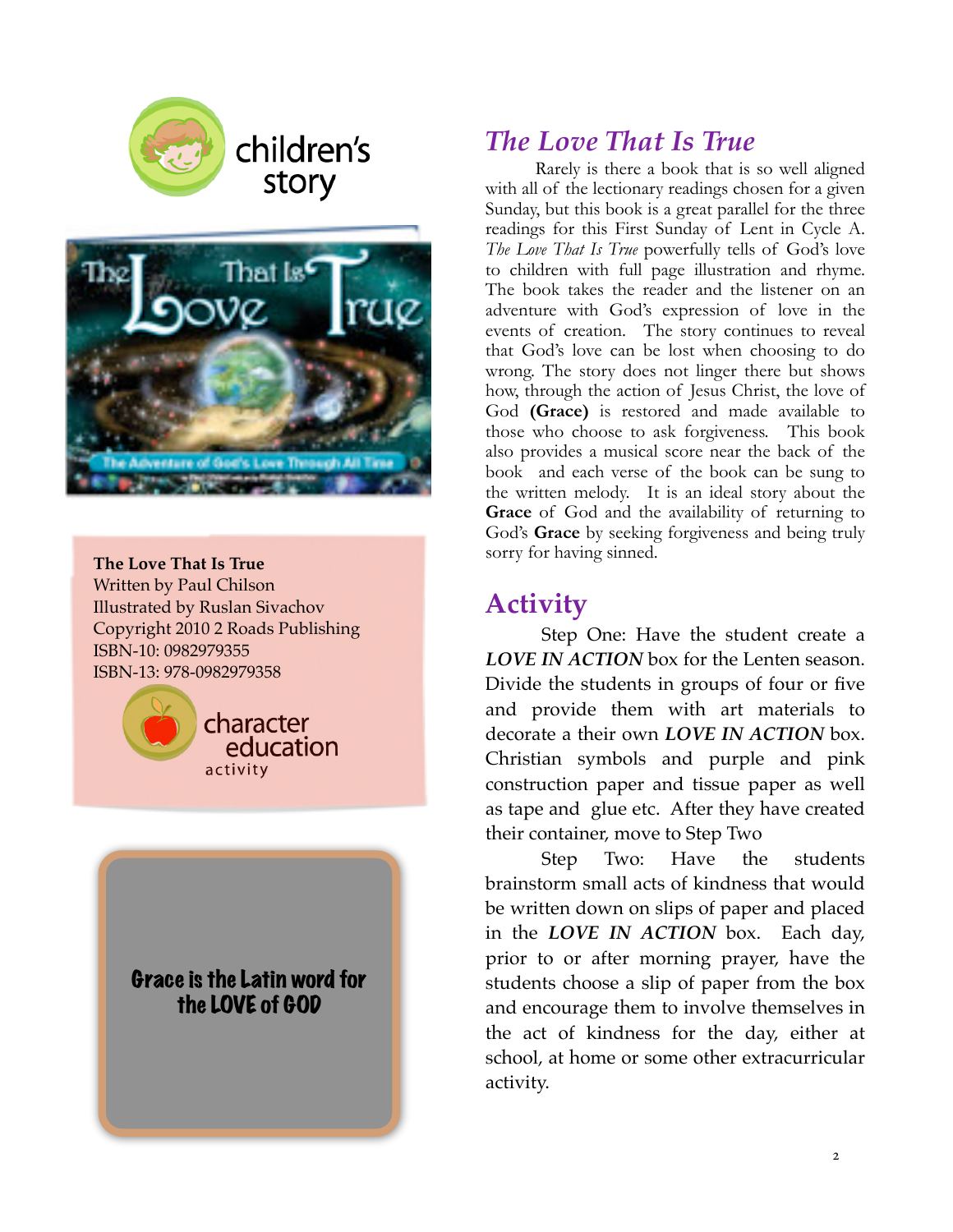It is through God's love (grace) that the life of the world comes about and it is through this same grace that life is restored to the world after sins enters in.



Look. Feel. Know. Act.

## **What could you do today?**

**Grace**, the love of God surrounds us. Take some time today to look around at the world that you live in. List the things in nature that God has given to all of humanity. God's love **(Grace)** is made known in all of creation and in the relationships that we have with family and friends. Beginning in the morning make notes in a small notebook that you can carry with you. (For older children they may make the notes on a smart phone if they have one). At the day's end look over all the things you have written down and compose a letter of thanks to God for the many ways you have experienced God's love **(Grace)***.* If you feel comfortable in doing so, make copies of the thank you letter to God and using a highlighter, highlight segments of the letter to God that include persons that you want to know that they have been a way in which you have experienced God's love **(Grace).**

## **Look Feel Know Act**

 Reflecting on times past, try to name some of the things that may have distracted you from realizing God's love (**Grace)** in your life. After identifying that particular situation and that thing that distracted you from God's **Grace,** try and recall how you felt during that time and what made you realize that it was the wrong way to go. Once you have completed this recollection, make a commitment to see this as a way in which you can avoid similar distractions in the future by applying the past experience to your life ahead. This knowing helps us understand the pitfalls that may be common to us and by knowing this we are better able to avoid them. Once you have come to this understanding, make a commitment to know that these similar things happen in the lives of others and with this knowledge you may be more forgiving and less likely to enter into judging another person.